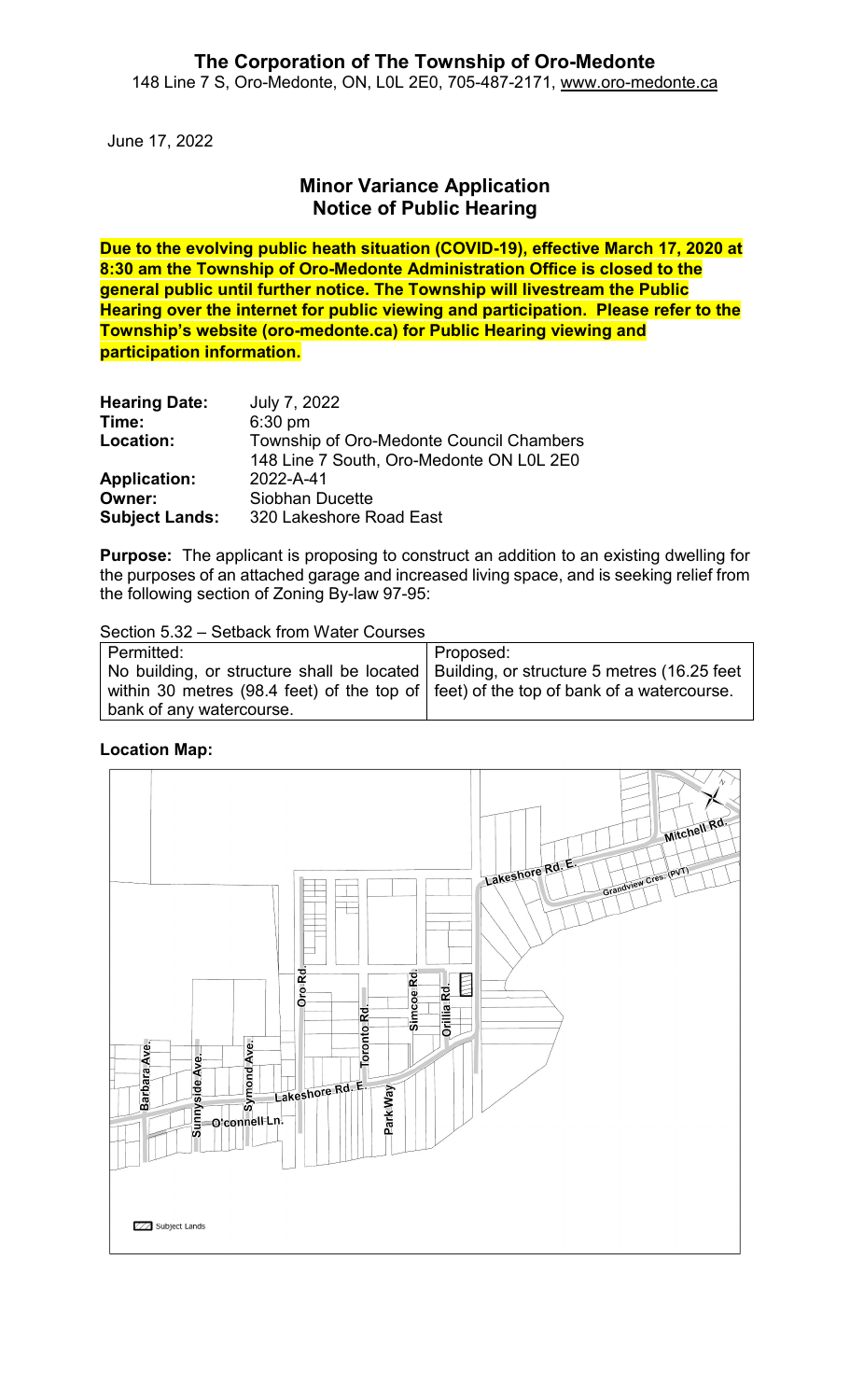## **Have Your Say:**

Input on the application is welcome and encouraged. For specific details regarding public participation during the meeting please check the Township website at [https://www.oro](https://www.oro-medonte.ca/municipal-services/planning-information)[medonte.ca/municipal-services/planning-information.](https://www.oro-medonte.ca/municipal-services/planning-information)

Written submissions can be made by:

- 1. Emailed to *planning@oro-medonte.ca* prior to or during the Public Hearing;
- 2. Dropped in the drop box at the Township Administration Office on Line 7 South;
- 3. Faxed to (705) 487-0133; or,
- 4. Mailed through Canada Post.

If a person or public body does not make oral submissions at the public hearing or make written submissions prior to the decision on this application, and subsequently submits an appeal of the decision, the Local Planning Appeal Tribunal may dismiss the appeal. If you wish to be notified of the decision of the Township of Oro-Medonte in respect to the application, you must make a written request.

Individuals who submit letters and other information to Council and its advisory bodies should be aware that all information, including contact information, contained within their communications may become part of the public record and may be made available through the agenda process, which includes publication on the Township's website.

Written submissions/requests should be directed to:

Township of Oro-Medonte 148 Line 7 South Oro-Medonte, Ontario L0L 2E0 Attn: Secretary Treasurer, Development Services [planning@oro-medonte.ca](mailto:planning@oro-medonte.ca)

### **More Information:**

For further information, please contact the Secretary-Treasurer during regular office hours Monday to Friday 8:30 a.m. to 4:30 p.m. A copy of the Staff Report will be available to the public on June 30, 2022 on the Township's Web Site: [www.oro-medonte.ca](http://www.oro-medonte.ca/) or from the Development Services Department.

Andy Karaiskakis Secretary-Treasurer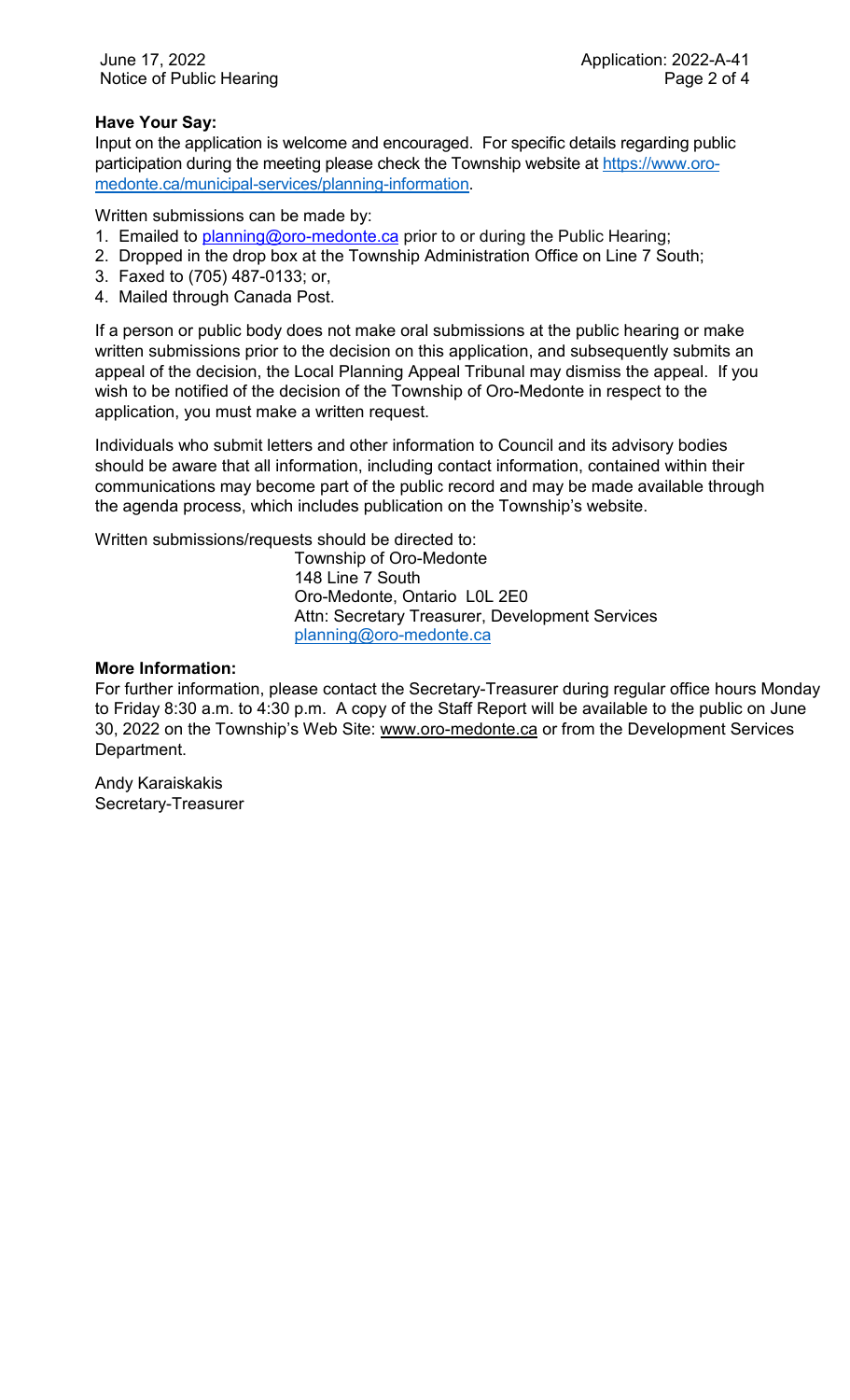### June 17, 2022<br>Notice of Public Hearing **Application: 2022-A-41**<br>Page 3 of 4 Notice of Public Hearing

# **Applicant's Site Plan:**





## **Detail (Proposed):**